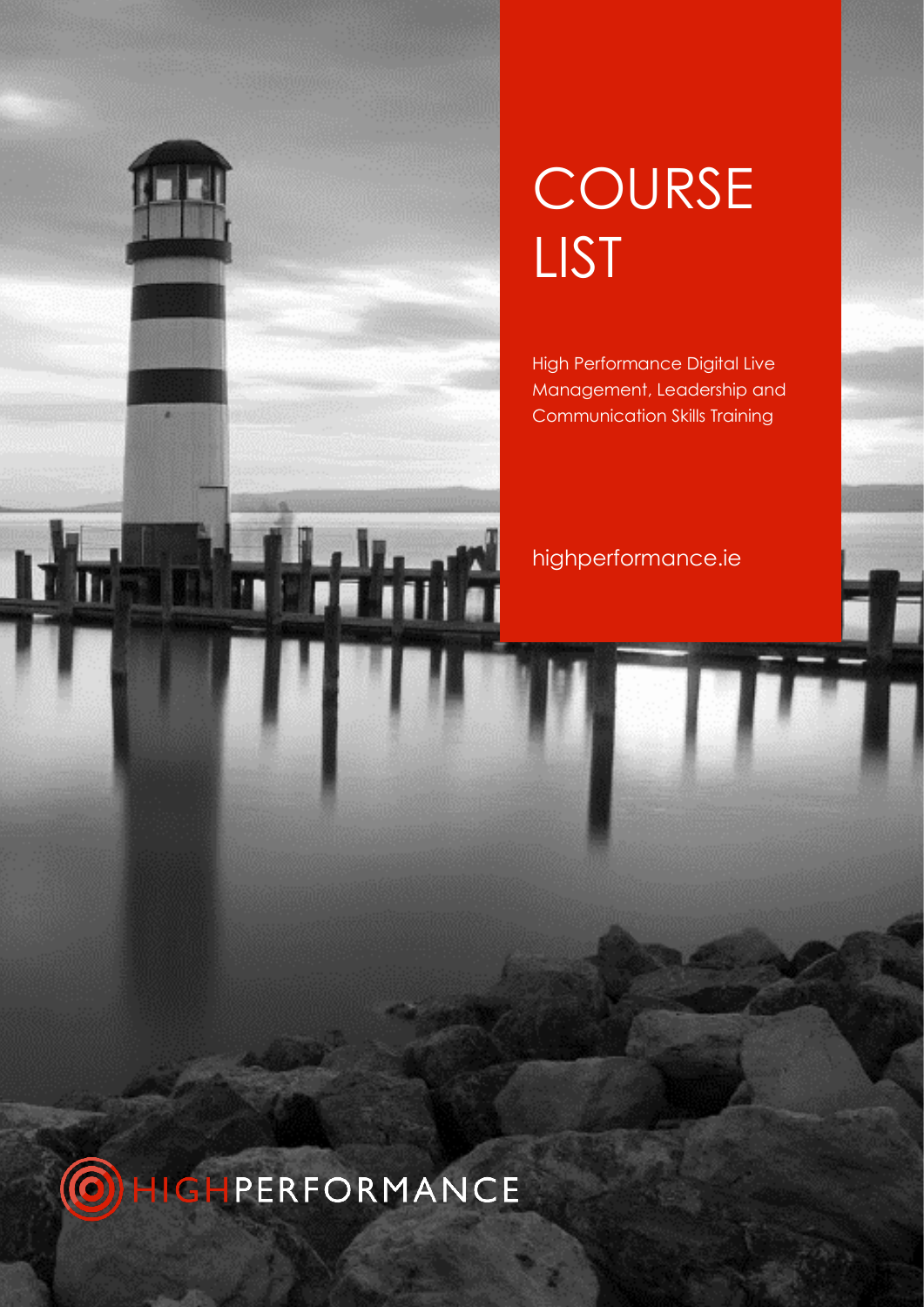

### HIGHPERFORMANCE TRAINING

### DIGITAL LIVE

### **COURSE LIST**

High Performance Digital Live - World Class Tailored Training Solutions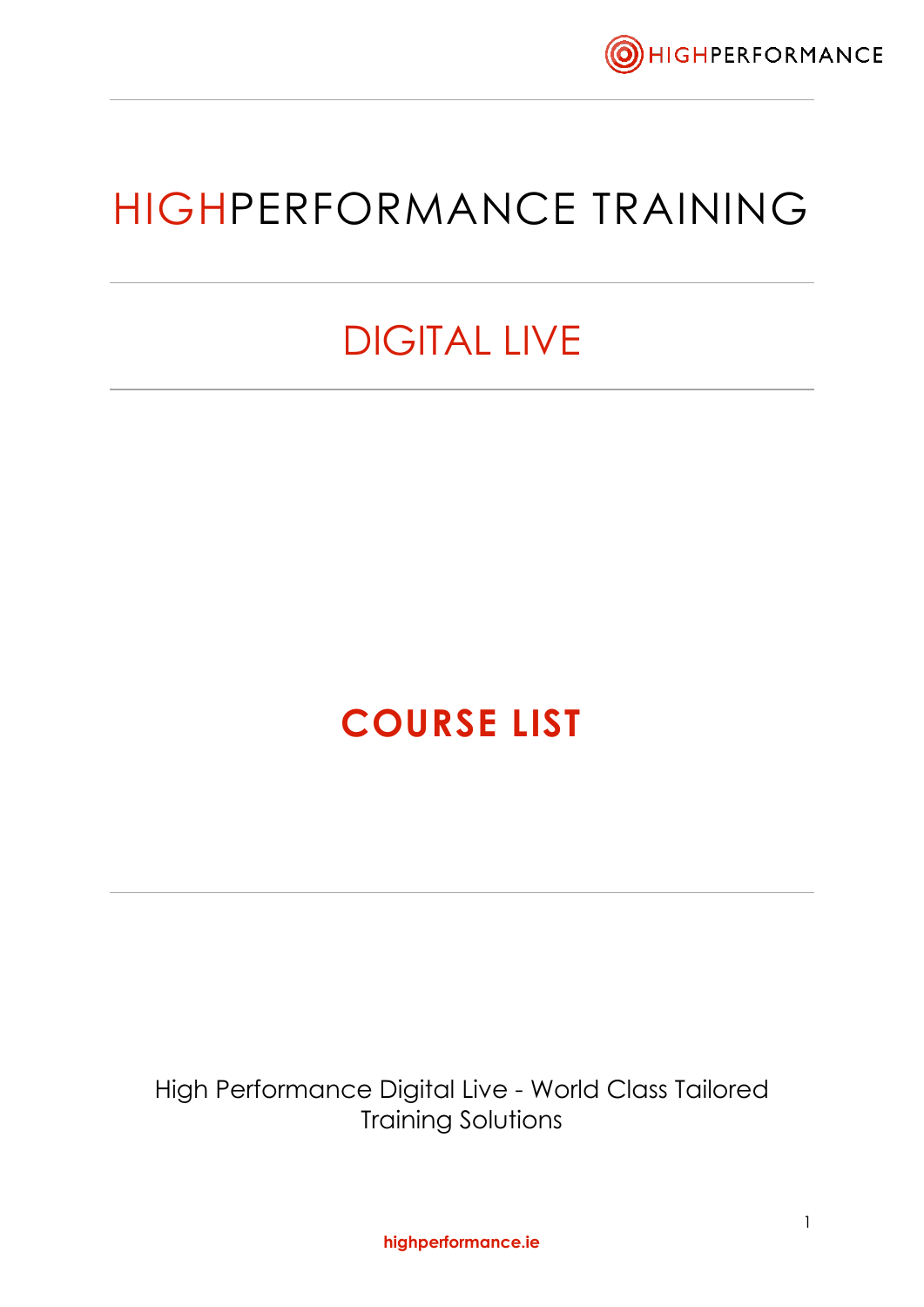

## COURSE LIST BY CATEGORY

#### **COMMUNICATION SKILLS**

- Avoid the Communications Minefield
- Breakthrough Conversations Master the Art of Virtual One-to-One Performance
- Building and Maintaining Effective Relationships
- Building on Strengths to Reach Your Potential Key Strengths and Areas of Aptitude
- Communicate with Confidence and Influence Stakeholders
- Communicating for Performance Maximise Your Performance
- Communication and Assertiveness Skills
- Conflict Management Identify the Source and Deal with it Effectively
- Conflict: Productive Conflict Proven Cognitive Process of Reframing
- Decision Making and Problem Solving Essential Skills for Effective Leadership
- DISC Personality Profiling
- DiSC: The Language of DiSC Behaviour Styles and Effect on Others
- Effective Listening Skills Adapt Your Listening Style
- Effective Listening Skills for Performance Management in a Virtual World-Employees
- Effective Listening Skills for Performance Management in a Virtual World Managers
- Emotional Intelligence and Problem Solving
- Generation Gap Understanding and Managing this in the Workplace Today
- Influencing Skills The Psychology of Influence
- Internal Communication Skills Communicate Effectively
- Masterclasses All Topics
- Negotiation Skills Skills, Tools, Tactics and Processes
- Negotiation Skills The Art of Negotiation 4 Step Model Build Confidence
- Presentation Skills: Best Practice Presentation Skills
- Basic and Advanced Problem Solving Innovative Problem Solving
- Problem Solving and Decision Making Essential Skills for Effective Leadership
- Problem Solving: 7 Step Problem Solving Approach and Solve Problems Quickly
- Psychometrics MBTI and DiSC Behavioural Styles Workshops
- Re-framing Tough Times Credibly Cognitive and Behavioural Techniques
- Stakeholder Mapping Manage and Communicate More Effectively
- Understanding Emotional Intelligence An Introduction
- The Science of Neuro-Linguistic Programming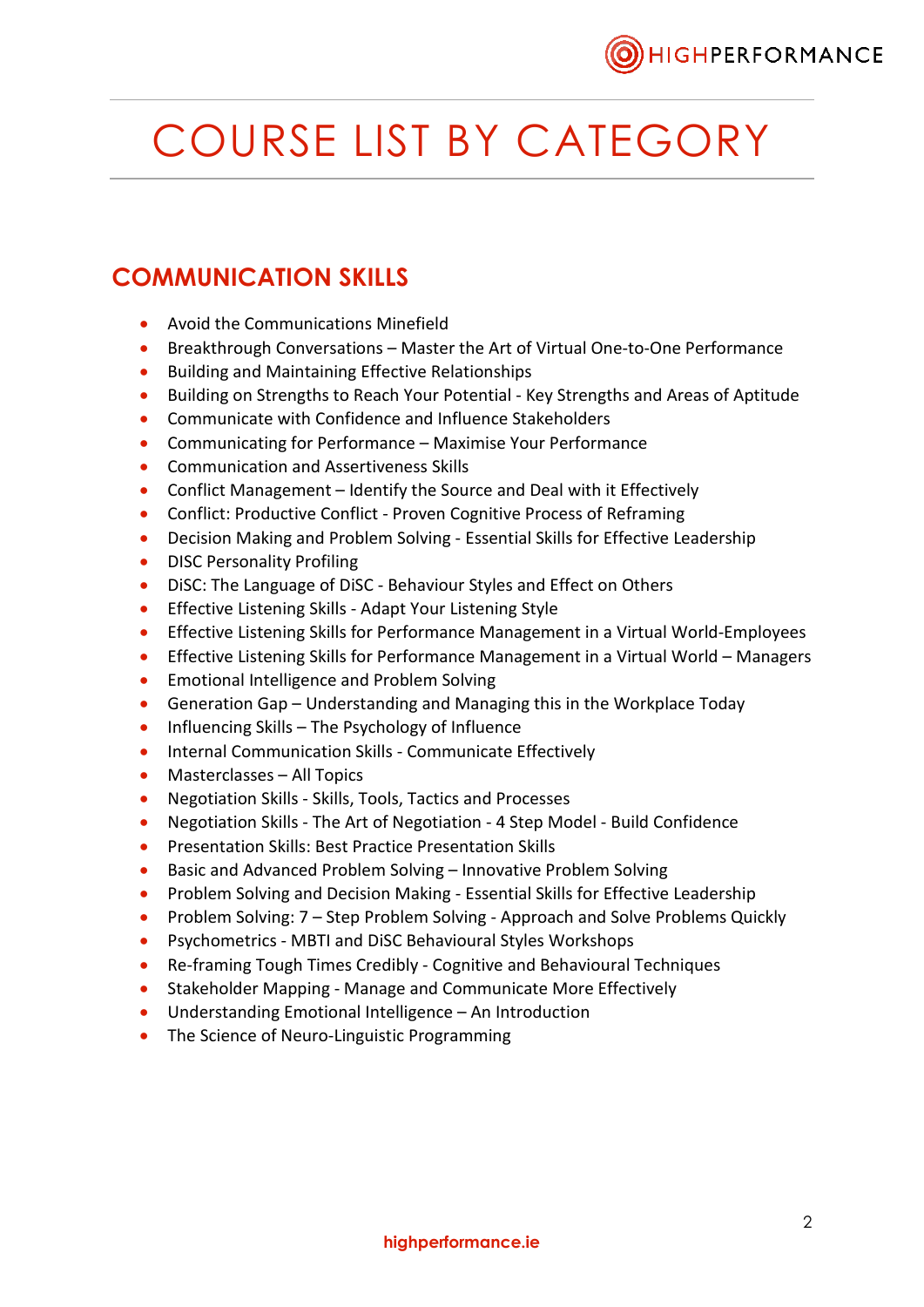

#### **MANAGEMENT SKILLS**

- Change Management Navigate the Change Leverage the New
- Delegation Skills Create the Conditions for Success
- Feedback The GIFT of Feedback Change and Reward Behaviour
- From Limiting to Empowering Beliefs in Tough Times Address today's Challenges
- Ideas into Action Innovative Problem Solving
- Influencing: Science of Influence Part 1 Applying Psychological Methods
- Influencing: Science of Influence Part 2 Develop and Practice Influencing Strategies
- Influencing: Psychology of Influencing: Mindset and Process for Effective Influencing
- Internal Written Communication Communicate Effectively
- Interviewer Skills Competency-based Interview Skills Training
- Interviewee Skills Training How to Succeed in Competency-based Interviews
- Introduction to EQi Develop and Build Your Emotional Intelligence
- Management: From Supervisor to Super Leader
- Management: Essential Skills of Management in a Virtual Setting
- Management: Flexible Management Proven Methodologies Develop Staff
- Management: Front Line Management Skills
- Management: Improved People Management Skills
- Management: Manage Remote Teams Improve Performance Make Progress
- Management: Managing People and Performance
- Management: Managing People, Probation and Performance
- Management: New Manager First Time Team Leader
- Manager as Coach Coach Individuals and Teams to Higher Performance
- Manager's Mindset
- Manager's Toolkit
- Managing Through Difficult Times Resilience for Self and Teams
- Meetings: Chair Effective Meetings
- Meetings: Leading Effective Virtual Meetings
- Meetings: Manage Effective Meetings
- Motivation and Engagement in a Virtual Setting The Key Drivers
- Motivation The Science of .. Understand How to Identify and Tap Into Motivation
- Performance Management in a Virtual World Conduct Effective Appraisals
- Planning Skills for Management, Project Management and Team Management
- Problem Solving Innovative Problem Solving
- Stakeholder Mapping Manage and Communicate More Effectively
- Time Management Manage Your Energy to Manage Your Time
- The Science of Neuro Linguistic Programming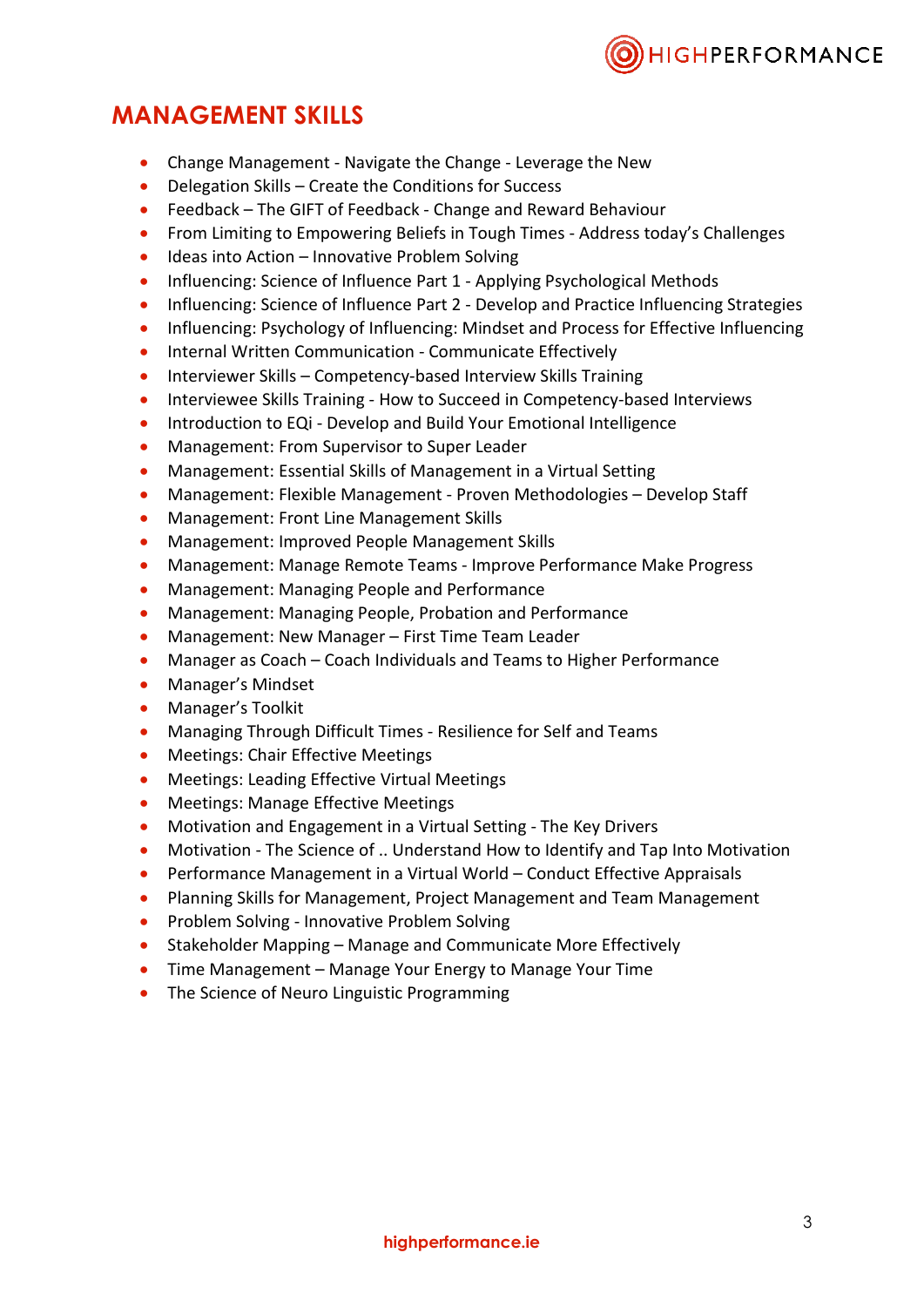

#### **LEADERSHIP SKILLS**

- Change Management Navigate the Change Leverage the New
- Fundamental Skills: Leadership, Vision and Strategy
- Lead Effective Virtual Meetings Collaboration and Communication Skills
- Leadership and Motivation
- Leadership Mindset
- Leadership Presence
- Leading a Culture Shift Workshop for Senior Executives
- Leading a High Performance Organisation
- Leading Effective Virtual Meetings
- Leading Through Change
- Leading With a Growth Mindset
- Leading with EQ
- Stakeholder Management
- The Leadership Mindset

#### **MEDIA**

- Media Communication Skills for Business
- Media Spokesperson Interview Skills
- Writing and Presenting Successful Speeches
- Broadcast Media Skills
- Feature Perfect Writing Articles for Publication

#### **TIME, ENERGY AND FOCUS MANAGEMENT**

- Time Energy and Focus Management
- Time Management and Effective Planning A Framework for Prioritisation / Planning
- Working Remotely Manage Your Energy to Manage Your Time

#### **TRAIN THE TRAINER**

- Master Trainer: Three-day Programme
- Train the Trainer Training That Gets Results